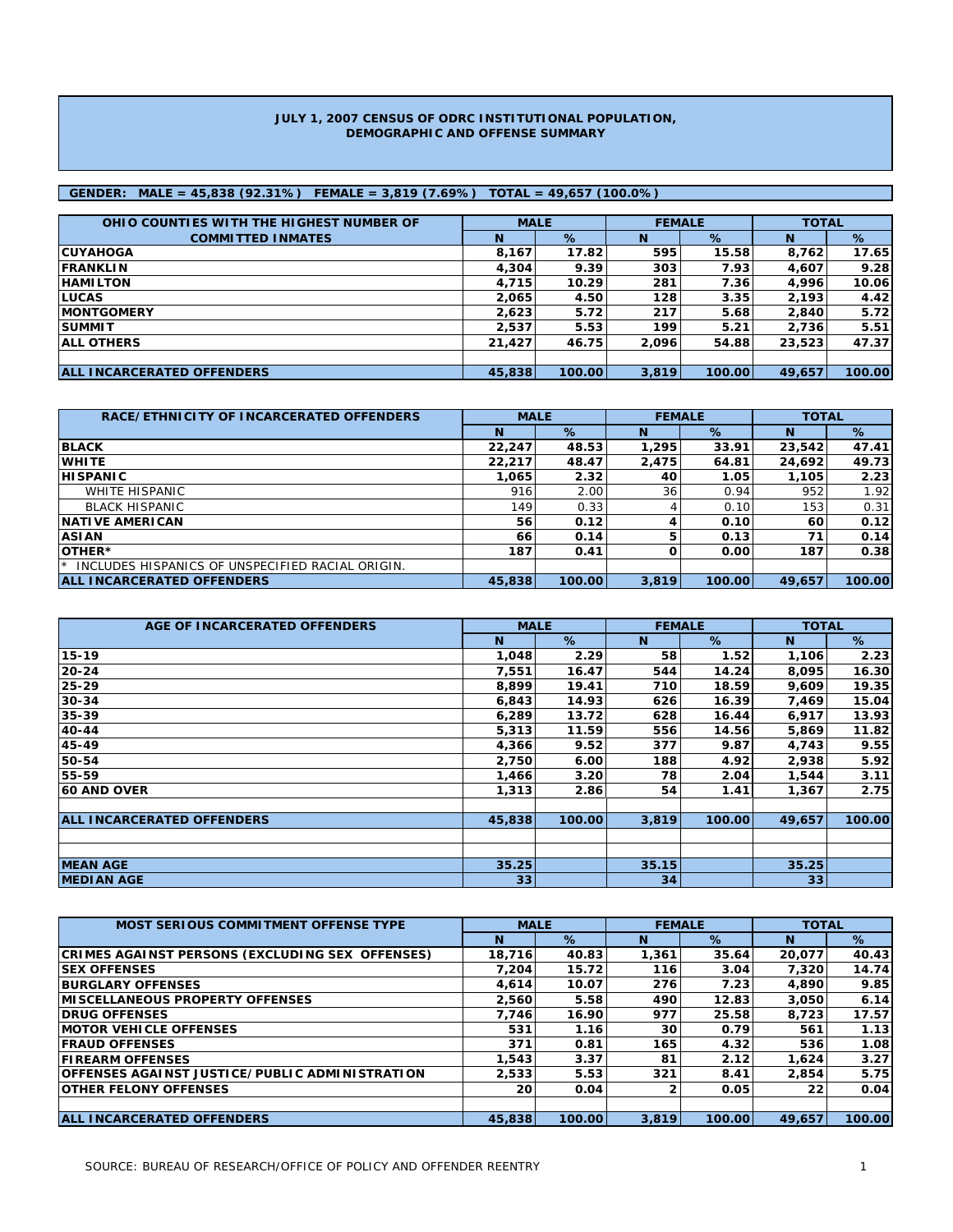## **OHIO DEPARTMENT OF REHABILITATION AND CORRECTION JULY 1, 2007 INSTITUTIONAL CENSUS**

a sa kacamatan ing Kabupatèn Kabupatèn Kabupatèn Kabupatèn Kabupatèn Kabupatèn Kabupatèn Kabupatèn Kabupatèn K

**Contract Contract Contract** 

|                                 |             |              |                      |              | <b>INCARCERATED OFFENDER'S COUNTY OF COMMITMENT BY SEX AND RACE</b><br><b>ON JULY 1, 2007</b> |               |              |              |                        |              |                               |                     |
|---------------------------------|-------------|--------------|----------------------|--------------|-----------------------------------------------------------------------------------------------|---------------|--------------|--------------|------------------------|--------------|-------------------------------|---------------------|
|                                 | <b>MALE</b> |              | <b>FEMALE</b>        |              | <b>BLACK</b>                                                                                  |               | <b>WHITE</b> |              |                        | <b>OTHER</b> |                               |                     |
| OHIO COUNTY                     | N           | $\%$         | N                    | %            | N                                                                                             | $\%$          | N            | $\%$         | N                      | %            | <b>COUNTY</b><br><b>TOTAL</b> | PERCENT<br>OF TOTAL |
| <b>ADAMS</b>                    | 93          | 0.19         | 8                    | 0.02         | 1                                                                                             | 0.00          | 100          | 0.20         | $\mathbf 0$            | 0.00         | 101                           | 0.20                |
| <b>ALLEN</b>                    | 501         | 1.01         | 41                   | 0.08         | 333                                                                                           | 0.67          | 202          | 0.41         | $\overline{7}$         | 0.01         | 542                           | 1.09                |
| <b>ASHLAND</b>                  | 124         | 0.25         | 5                    | 0.01         | 14                                                                                            | 0.03          | 113          | 0.23         | $\overline{2}$         | 0.00         | 129                           | 0.26                |
| <b>ASHTABULA</b>                | 279         | 0.56         | 14                   | 0.03         | 64                                                                                            | 0.13          | 214          | 0.43         | 15                     | 0.03         | 293                           | 0.59                |
| <b>ATHENS</b>                   | 181         | 0.36         | 17                   | 0.03         | 6                                                                                             | 0.01          | 191          | 0.38         | $\mathbf{1}$           | 0.00         | 198                           | 0.40                |
| <b>AUGLAIZE</b>                 | 190         | 0.38         | 25                   | 0.05         | 12                                                                                            | 0.02          | 196          | 0.39         | $\overline{7}$         | 0.01         | 215                           | 0.43                |
| <b>BELMONT</b>                  | 123         | 0.25         | $\overline{7}$       | 0.01         | 20                                                                                            | 0.04          | 108          | 0.22         | $\overline{2}$         | 0.00         | 130                           | 0.26                |
| <b>BROWN</b>                    | 147         | 0.30         | 5                    | 0.01         | 7                                                                                             | 0.01          | 142          | 0.29         | 3                      | 0.01         | 152                           | 0.31                |
| <b>BUTLER</b>                   | 1,290       | 2.60         | 108                  | 0.22         | 417                                                                                           | 0.84          | 941          | 1.89         | 40                     | 0.08         | 1,398                         | 2.82                |
| CARROLL                         | 61          | 0.12         | 6                    | 0.01         | $\overline{2}$                                                                                | 0.00          | 65           | 0.13         | $\mathbf 0$            | 0.00         | 67                            | 0.13                |
| <b>CHAMPAIGN</b>                | 185         | 0.37         | 23                   | 0.05         | 32                                                                                            | 0.06          | 175          | 0.35         | $\mathbf{1}$           | 0.00         | 208                           | 0.42                |
| <b>CLARK</b>                    | 873         | 1.76         | 82                   | 0.17         | 394                                                                                           | 0.79          | 543          | 1.09         | 18                     | 0.04         | 955                           | 1.92                |
| <b>CLERMONT</b>                 | 630         | 1.27         | 52                   | 0.10         | 42                                                                                            | 0.08          | 632          | 1.27         | 8                      | 0.02         | 682                           | 1.37                |
| <b>CLINTON</b>                  | 176         | 0.35         | 13                   | 0.03         | 37                                                                                            | 0.07          | 149          | 0.30         | 3                      | 0.01         | 189                           | 0.38                |
| COLUMBIANA                      | 229         | 0.46         | 17                   | 0.03         | 33                                                                                            | 0.07          | 208          | 0.42         | 5                      | 0.01         | 246                           | 0.50                |
| <b>COSHOCTON</b><br>CRAWFORD    | 129<br>108  | 0.26<br>0.22 | 10<br>19             | 0.02<br>0.04 | 19<br>5                                                                                       | 0.04          | 120<br>122   | 0.24<br>0.25 | $\circ$<br>$\mathbf 0$ | 0.00<br>0.00 | 139<br>127                    | 0.28<br>0.26        |
| <b>CUYAHOGA</b>                 | 8,167       | 16.45        | 595                  | 1.20         | 6,273                                                                                         | 0.01<br>12.63 | 2,108        | 4.25         | 381                    | 0.77         | 8,762                         | 17.65               |
| <b>DARKE</b>                    | 117         | 0.24         | 9                    | 0.02         | 7                                                                                             | 0.01          | 114          | 0.23         | 5                      | 0.01         | 126                           | 0.25                |
| <b>DEFIANCE</b>                 | 245         | 0.49         | 19                   | 0.04         | 32                                                                                            | 0.06          | 197          | 0.40         | 35                     | 0.07         | 264                           | 0.53                |
| <b>DELAWARE</b>                 | 265         | 0.53         | 25                   | 0.05         | 79                                                                                            | 0.16          | 203          | 0.41         | 8                      | 0.02         | 290                           | 0.58                |
| <b>ERIE</b>                     | 389         | 0.78         | 43                   | 0.09         | 237                                                                                           | 0.48          | 185          | 0.37         | 10                     | 0.02         | 432                           | 0.87                |
| <b>FAIRFIELD</b>                | 321         | 0.65         | 36                   | 0.07         | 49                                                                                            | 0.10          | 304          | 0.61         | $\overline{4}$         | 0.01         | 357                           | 0.72                |
| <b>FAYETTE</b>                  | 179         | 0.36         | 21                   | 0.04         | 37                                                                                            | 0.07          | 161          | 0.32         | $\overline{2}$         | 0.00         | 200                           | 0.40                |
| <b>FRANKLIN</b>                 | 4,304       | 8.67         | 303                  | 0.61         | 2,794                                                                                         | 5.63          | 1,692        | 3.41         | 121                    | 0.24         | 4,607                         | 9.28                |
| <b>FULTON</b>                   | 99          | 0.20         | 6                    | 0.01         | 9                                                                                             | 0.02          | 92           | 0.19         | $\overline{4}$         | 0.01         | 105                           | 0.21                |
| <b>GALLIA</b>                   | 89          | 0.18         | 15                   | 0.03         | 24                                                                                            | 0.05          | 80           | 0.16         | $\mathbf 0$            | 0.00         | 104                           | 0.21                |
| <b>GEAUGA</b>                   | 77          | 0.16         | 10                   | 0.02         | 15                                                                                            | 0.03          | 70           | 0.14         | $\overline{2}$         | 0.00         | 87                            | 0.18                |
| <b>GREENE</b>                   | 501         | 1.01         | 53                   | 0.11         | 164                                                                                           | 0.33          | 368          | 0.74         | 22                     | 0.04         | 554                           | 1.12                |
| <b>GUERNSEY</b>                 | 141         | 0.28         | 9                    | 0.02         | 28                                                                                            | 0.06          | 120          | 0.24         | 2                      | 0.00         | 150                           | 0.30                |
| <b>HAMILTON</b>                 | 4,715       | 9.50         | 281                  | 0.57         | 3,696                                                                                         | 7.44          | 1,231        | 2.48         | 69                     | 0.14         | 4,996                         | 10.06               |
| <b>HANCOCK</b>                  | 261         | 0.53         | 27                   | 0.05         | 62                                                                                            | 0.12          | 208          | 0.42         | 18                     | 0.04         | 288                           | 0.58                |
| <b>HARDIN</b>                   | 95          | 0.19         | 16                   | 0.03         | 7                                                                                             | 0.01          | 104          | 0.21         | $\mathbf 0$            | 0.00         | 111                           | 0.22                |
| <b>HARRISON</b>                 | 36          | 0.07         | $\overline{2}$       | 0.00         | 2                                                                                             | 0.00          | 36           | 0.07         | $\circ$<br>9           | 0.00         | 38                            | 0.08                |
| <b>HENRY</b><br><b>HIGHLAND</b> | 71<br>141   | 0.14<br>0.28 | $\overline{7}$<br>21 | 0.01<br>0.04 | 4<br>9                                                                                        | 0.01<br>0.02  | 65<br>152    | 0.13<br>0.31 | $\mathbf{1}$           | 0.02<br>0.00 | 78<br>162                     | 0.16<br>0.33        |
| <b>HOCKING</b>                  | 84          | 0.17         | 7                    | 0.01         | 4                                                                                             | 0.01          | 87           | 0.18         | $\circ$                | 0.00         | 91                            | 0.18                |
| <b>HOLMES</b>                   | 52          | 0.10         | $\overline{4}$       | 0.01         | 0                                                                                             | 0.00          | 55           | 0.11         | $\mathbf{1}$           | 0.00         | 56                            | 0.11                |
| <b>HURON</b>                    | 135         | 0.27         | 13                   | 0.03         | 11                                                                                            | 0.02          | 120          | 0.24         | 17                     | 0.03         | 148                           | 0.30                |
|                                 | 89          | 0.18         | 17                   | 0.03         | 2                                                                                             | 0.00          | 103          | 0.21         | 1                      | 0.00         | 106                           | 0.21                |
| JACKSON<br>JEFFERSON            | 240         | 0.48         | 10                   | 0.02         | 129                                                                                           | 0.26          | 120          | 0.24         | $\mathbf{1}$           | 0.00         | 250                           | 0.50                |
| <b>KNOX</b>                     | 130         | 0.26         | 7                    | 0.01         | 7                                                                                             | 0.01          | 129          | 0.26         | $\mathbf{1}$           | 0.00         | 137                           | 0.28                |
| LAKE                            | 644         | 1.30         | 80                   | 0.16         | 228                                                                                           | 0.46          | 466          | 0.94         | 30                     | 0.06         | 724                           | 1.46                |
| <b>LAWRENCE</b>                 | 224         | 0.45         | 41                   | 0.08         | 45                                                                                            | 0.09          | 218          | 0.44         | $\overline{2}$         | 0.00         | 265                           | 0.53                |
| <b>LICKING</b>                  | 584         | 1.18         | 55                   | 0.11         | 107                                                                                           | 0.22          | 528          | 1.06         | 4                      | 0.01         | 639                           | 1.29                |
| LOGAN                           | 139         | 0.28         | 12                   | 0.02         | 24                                                                                            | 0.05          | 126          | 0.25         | $\mathbf{1}$           | 0.00         | 151                           | 0.30                |
| LORAIN                          | 1,173       | 2.36         | 75                   | 0.15         | 544                                                                                           | 1.10          | 564          | 1.14         | 140                    | 0.28         | 1,248                         | 2.51                |
| <b>LUCAS</b>                    | 2,065       | 4.16         | 128                  | 0.26         | 1,221                                                                                         | 2.46          | 849          | 1.71         | 123                    | 0.25         | 2,193                         | 4.42                |
| <b>MADISON</b>                  | 106         | 0.21         | 17                   | 0.03         | 21                                                                                            | 0.04          | 99           | 0.20         | 3                      | 0.01         | 123                           | 0.25                |
| <b>MAHONING</b>                 | 902         | 1.82         | 78                   | 0.16         | 627                                                                                           | 1.26          | 316          | 0.64         | 37                     | 0.07         | 980                           | 1.97                |
| <b>MARION</b>                   | 417         | 0.84         | 50                   | 0.10         | 136                                                                                           | 0.27          | 320          | 0.64         | 11                     | 0.02         | 467                           | 0.94                |
| <b>MEDINA</b>                   | 320         | 0.64         | 41                   | 0.08         | 51                                                                                            | 0.10          | 296          | 0.60         | 14                     | 0.03         | 361                           | 0.73                |
| <b>MEIGS</b>                    | 69          | 0.14         | 8                    | 0.02         | 4                                                                                             | 0.01          | 73           | 0.15         | $\mathbf 0$            | 0.00         | 77                            | 0.16                |

п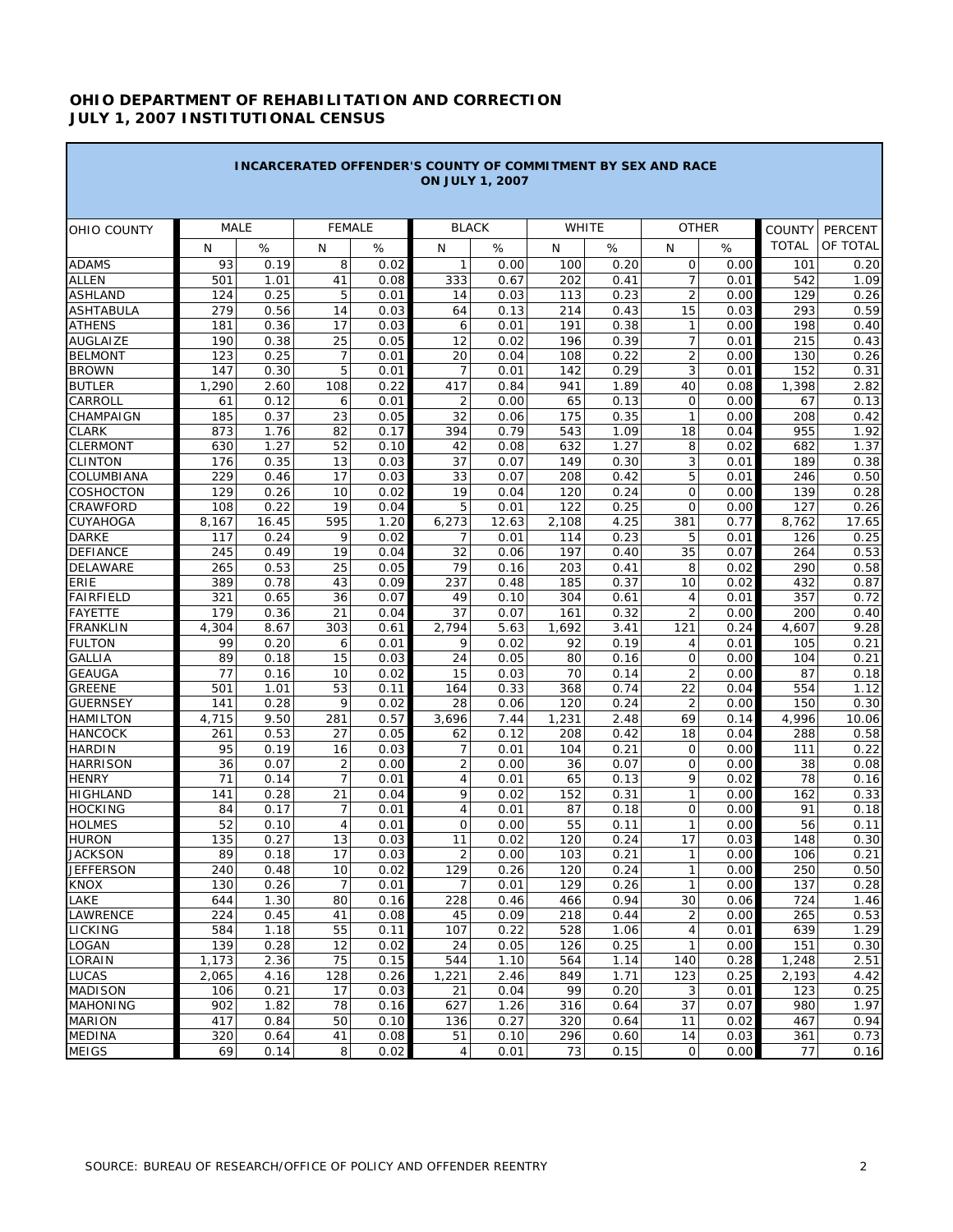|                     |                |       |                |      | <b>INCARCERATED OFFENDER'S COUNTY OF COMMITMENT BY SEX AND RACE</b> | <b>ON JULY 1, 2007</b><br>(continued) |                |       |                |      |                |                |
|---------------------|----------------|-------|----------------|------|---------------------------------------------------------------------|---------------------------------------|----------------|-------|----------------|------|----------------|----------------|
| OHIO COUNTY         | <b>MALE</b>    |       | <b>FEMALE</b>  |      | <b>BLACK</b>                                                        |                                       |                | WHITE | <b>OTHER</b>   |      | <b>COUNTY</b>  | <b>PERCENT</b> |
|                     | N              | %     | N              | %    | N                                                                   | %                                     | N              | %     | N              | %    | <b>TOTAL</b>   | OF TOTAL       |
| <b>MERCER</b>       | 95             | 0.19  | 3              | 0.01 | 3                                                                   | 0.01                                  | 90             | 0.18  | 5              | 0.01 | 98             | 0.20           |
| <b>MIAMI</b>        | 278            | 0.56  | 31             | 0.06 | 45                                                                  | 0.09                                  | 257            | 0.52  | $\overline{7}$ | 0.01 | 309            | 0.62           |
| <b>MONROE</b>       | 43             | 0.09  | $\overline{0}$ | 0.00 | $\overline{2}$                                                      | 0.00                                  | 41             | 0.08  | $\Omega$       | 0.00 | 43             | 0.09           |
| <b>MONTGOMERY</b>   | 2,623          | 5.28  | 217            | 0.44 | 1,655                                                               | 3.33                                  | 1,161          | 2.34  | 24             | 0.05 | 2,840          | 5.72           |
| <b>MORGAN</b>       | 30             | 0.06  | 4              | 0.01 | 9                                                                   | 0.02                                  | 25             | 0.05  | $\mathbf 0$    | 0.00 | 34             | 0.07           |
| <b>MORROW</b>       | 57             | 0.11  | $\overline{7}$ | 0.01 | $\overline{4}$                                                      | 0.01                                  | 60             | 0.12  | $\mathbf 0$    | 0.00 | 64             | 0.13           |
| <b>MUSKINGUM</b>    | 413            | 0.83  | 71             | 0.14 | 119                                                                 | 0.24                                  | 359            | 0.72  | 6              | 0.01 | 484            | 0.97           |
| <b>NOBLE</b>        | 14             | 0.03  | $\overline{4}$ | 0.01 | 1                                                                   | 0.00                                  | 17             | 0.03  | $\mathbf 0$    | 0.00 | 18             | 0.04           |
| <b>OTTAWA</b>       | 80             | 0.16  | $\overline{4}$ | 0.01 | 14                                                                  | 0.03                                  | 64             | 0.13  | 6              | 0.01 | 84             | 0.17           |
| PAULDING            | 77             | 0.16  | 6              | 0.01 | $\overline{2}$                                                      | 0.00                                  | 78             | 0.16  | 3              | 0.01 | 83             | 0.17           |
| <b>PERRY</b>        | 85             | 0.17  | 6              | 0.01 | $\mathbf{O}$                                                        | 0.00                                  | 90             | 0.18  | 1              | 0.00 | 91             | 0.18           |
| PICKAWAY            | 209            | 0.42  | 16             | 0.03 | 25                                                                  | 0.05                                  | 199            | 0.40  | $\mathbf{1}$   | 0.00 | 225            | 0.45           |
| PIKE                | 61             | 0.12  | 5              | 0.01 | $\mathbf{1}$                                                        | 0.00                                  | 65             | 0.13  | $\Omega$       | 0.00 | 66             | 0.13           |
| <b>PORTAGE</b>      | 297            | 0.60  | 20             | 0.04 | 87                                                                  | 0.18                                  | 227            | 0.46  | 3              | 0.01 | 317            | 0.64           |
| PREBLE              | 125            | 0.25  | 12             | 0.02 | 21                                                                  | 0.04                                  | 98             | 0.20  | 18             | 0.04 | 137            | 0.28           |
| <b>PUTNAM</b>       | 90             | 0.18  | 8              | 0.02 | 3                                                                   | 0.01                                  | 90             | 0.18  | 5              | 0.01 | 98             | 0.20           |
| <b>RICHLAND</b>     | 582            | 1.17  | 49             | 0.10 | 253                                                                 | 0.51                                  | 366            | 0.74  | 12             | 0.02 | 631            | 1.27           |
| <b>ROSS</b>         | 232            | 0.47  | 22             | 0.04 | 63                                                                  | 0.13                                  | 188            | 0.38  | 3              | 0.01 | 254            | 0.51           |
| SANDUSKY            | 181            | 0.36  | 12             | 0.02 | 59                                                                  | 0.12                                  | 125            | 0.25  | 9              | 0.02 | 193            | 0.39           |
| <b>SCIOTO</b>       | 639            | 1.29  | 92             | 0.19 | 156                                                                 | 0.31                                  | 568            | 1.14  | $\overline{7}$ | 0.01 | 731            | 1.47           |
| <b>SENECA</b>       | 169            | 0.34  | $\overline{7}$ | 0.01 | 42                                                                  | 0.08                                  | 125            | 0.25  | 9              | 0.02 | 176            | 0.35           |
| <b>SHELBY</b>       | 134            | 0.27  | 21             | 0.04 | 40                                                                  | 0.08                                  | 115            | 0.23  | $\Omega$       | 0.00 | 155            | 0.31           |
| <b>STARK</b>        | 1,678          | 3.38  | 183            | 0.37 | 855                                                                 | 1.72                                  | 991            | 2.00  | 15             | 0.03 | 1,861          | 3.75           |
| <b>SUMMIT</b>       | 2,537          | 5.11  | 199            | 0.40 | 1,479                                                               | 2.98                                  | 1,209          | 2.43  | 48             | 0.10 | 2,736          | 5.51           |
| <b>TRUMBULL</b>     | 554            | 1.12  | 36             | 0.07 | 254                                                                 | 0.51                                  | 332            | 0.67  | 4              | 0.01 | 590            | 1.19           |
| <b>TUSCARAWAS</b>   | 159            | 0.32  | 15             | 0.03 | 16                                                                  | 0.03                                  | 155            | 0.31  | 3              | 0.01 | 174            | 0.35           |
| <b>UNION</b>        | 169            | 0.34  | 29             | 0.06 | 13                                                                  | 0.03                                  | 181            | 0.36  | 4              | 0.01 | 198            | 0.40           |
| <b>VAN WERT</b>     | 79             | 0.16  | 6              | 0.01 | $\overline{7}$                                                      | 0.01                                  | 77             | 0.16  | 1              | 0.00 | 85             | 0.17           |
| <b>VINTON</b>       | 58             | 0.12  | $\overline{4}$ | 0.01 | $\overline{2}$                                                      | 0.00                                  | 59             | 0.12  | 1              | 0.00 | 62             | 0.12           |
| <b>WARREN</b>       | 402            | 0.81  | 50             | 0.10 | 48                                                                  | 0.10                                  | 398            | 0.80  | 6              | 0.01 | 452            | 0.91           |
| WASHINGTON          | 179            | 0.36  | 26             | 0.05 | 21                                                                  | 0.04                                  | 181            | 0.36  | 3              | 0.01 | 205            | 0.41           |
| <b>WAYNE</b>        | 182            | 0.37  | 17             | 0.03 | 43                                                                  | 0.09                                  | 153            | 0.31  | 3              | 0.01 | 199            | 0.40           |
| WILLIAMS            | 99             | 0.20  | 10             | 0.02 | 6                                                                   | 0.01                                  | 98             | 0.20  | 5              | 0.01 | 109            | 0.22           |
| <b>WOOD</b>         | 260            | 0.52  | 28             | 0.06 | 59                                                                  | 0.12                                  | 211            | 0.42  | 18             | 0.04 | 288            | 0.58           |
| <b>WYANDOT</b>      | 61             | 0.12  | 6              | 0.01 | 8                                                                   | 0.02                                  | 57             | 0.11  | $\overline{2}$ | 0.00 | 67             | 0.13           |
| <b>OUT OF STATE</b> | $\overline{2}$ | 0.00  | $\Omega$       | 0.00 | $\Omega$                                                            | 0.00                                  | $\overline{2}$ | 0.00  | $\Omega$       | 0.00 | $\overline{2}$ | 0.00           |
| <b>TOTAL</b>        | 45,838         | 92.31 | 3,819          | 7.69 | 23,542                                                              | 47.41                                 | 24,692         | 49.73 | 1,423          | 2.87 | 49,657         | 100.00         |

# **Figure 1. Counties With Largest Proportion of Inmates**

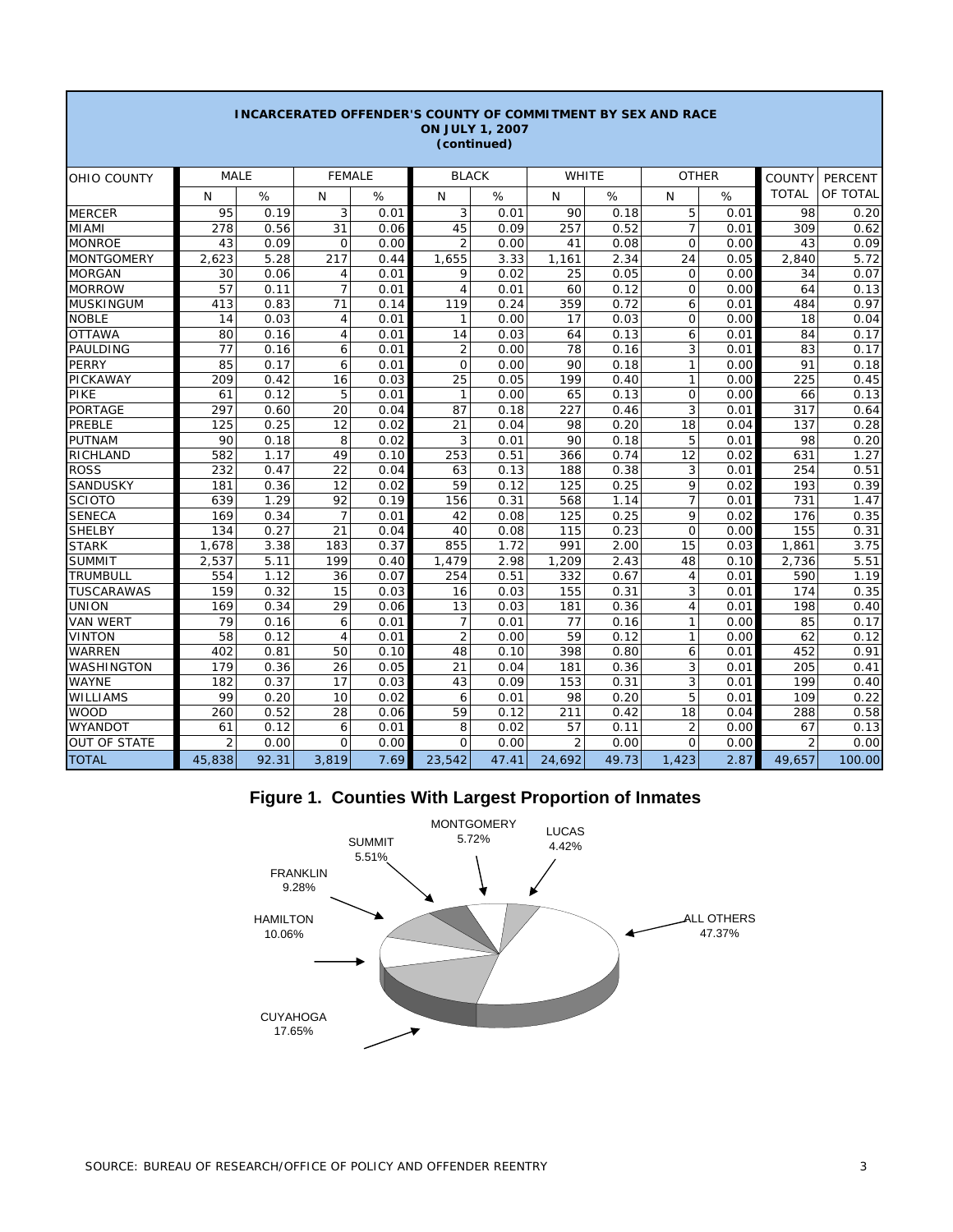| NUMBER OF INCARCERATED OFFENDERS BY RACE/ETHNICITY<br><b>ON JULY 1, 2007</b> |        |             |          |               |              |                |  |  |  |
|------------------------------------------------------------------------------|--------|-------------|----------|---------------|--------------|----------------|--|--|--|
| RACE/ETHNICITY                                                               |        | <b>MALE</b> |          | <b>FEMALE</b> | <b>GROUP</b> | <b>PERCENT</b> |  |  |  |
|                                                                              | N      | %           | N        | %             | <b>TOTAL</b> | OF TOTAL       |  |  |  |
| <b>BLACK</b>                                                                 | 22,247 | 48.53       | 1,295    | 33.91         | 23,542       | 47.41          |  |  |  |
| <b>WHITE</b>                                                                 | 22,217 | 48.47       | 2,475    | 64.81         | 24.692       | 49.73          |  |  |  |
| <b>HISPANIC</b>                                                              | 1.065  | 2.32        | 40       | 1.05          | 1.105        | 2.23           |  |  |  |
| <b>WHITE HISPANIC</b>                                                        | 916    | 2.00        | 36       | 0.94          | 952          | 1.92           |  |  |  |
| <b>BLACK HISPANIC</b>                                                        | 149    | 0.33        | 4        | 0.10          | 153          | 0.31           |  |  |  |
| NATIVE AMERICAN                                                              | 56     | 0.12        | 4        | 0.10          | 60           | 0.12           |  |  |  |
| <b>ASIAN</b>                                                                 | 66     | 0.14        | 5        | 0.13          | 71           | 0.14           |  |  |  |
| OTHER*                                                                       | 187    | 0.41        | $\Omega$ | 0.00          | 187          | 0.38           |  |  |  |
| <b>TOTAL</b>                                                                 | 45,838 | 100.00      | 3.819    | 100.00        | 49.657       | 100.00         |  |  |  |

\* INCLUDES HISPANICS OF UNSPECIFIED RACIAL ORIGIN.





| <b>NUMBER OF INCARCERATED OFFENDERS BY AGE</b><br><b>ON JULY 1, 2007</b> |             |        |                |        |              |          |  |  |  |  |
|--------------------------------------------------------------------------|-------------|--------|----------------|--------|--------------|----------|--|--|--|--|
| <b>INMATE AGE</b>                                                        | <b>MALE</b> |        | <b>FEMALE</b>  |        | <b>AGE</b>   | PERCENT  |  |  |  |  |
|                                                                          | N           | %      | N              | %      | <b>TOTAL</b> | OF TOTAL |  |  |  |  |
| 16                                                                       | 20          | 0.04   | $\mathbf 0$    | 0.00   | 20           | 0.04     |  |  |  |  |
| 17                                                                       | 73          | 0.16   | $\mathbf 0$    | 0.00   | 73           | 0.15     |  |  |  |  |
| 18                                                                       | 225         | 0.49   | 11             | 0.29   | 236          | 0.48     |  |  |  |  |
| 19                                                                       | 730         | 1.59   | 47             | 1.23   | 777          | 1.56     |  |  |  |  |
| 20                                                                       | 1,247       | 2.72   | 67             | 1.75   | 1,314        | 2.65     |  |  |  |  |
| $21 - 24$                                                                | 6,304       | 13.75  | 477            | 12.49  | 6,781        | 13.66    |  |  |  |  |
| $25 - 29$                                                                | 8,899       | 19.41  | 710            | 18.59  | 9,609        | 19.35    |  |  |  |  |
| $30 - 34$                                                                | 6.843       | 14.93  | 626            | 16.39  | 7.469        | 15.04    |  |  |  |  |
| $35 - 39$                                                                | 6,289       | 13.72  | 628            | 16.44  | 6,917        | 13.93    |  |  |  |  |
| $40 - 44$                                                                | 5,313       | 11.59  | 556            | 14.56  | 5,869        | 11.82    |  |  |  |  |
| $45 - 49$                                                                | 4,366       | 9.52   | 377            | 9.87   | 4,743        | 9.55     |  |  |  |  |
| $50 - 54$                                                                | 2,750       | 6.00   | 188            | 4.92   | 2,938        | 5.92     |  |  |  |  |
| $55 - 59$                                                                | 1,466       | 3.20   | 78             | 2.04   | 1,544        | 3.11     |  |  |  |  |
| $60 - 64$                                                                | 739         | 1.61   | 31             | 0.81   | 770          | 1.55     |  |  |  |  |
| $65 - 69$                                                                | 323         | 0.70   | 13             | 0.34   | 336          | 0.68     |  |  |  |  |
| $70 - 74$                                                                | 148         | 0.32   | 6              | 0.16   | 154          | 0.31     |  |  |  |  |
| $75 - 79$                                                                | 78          | 0.17   | $\overline{2}$ | 0.05   | 80           | 0.16     |  |  |  |  |
| 80 AND OVER                                                              | 25          | 0.05   | $\mathcal{P}$  | 0.05   | 27           | 0.05     |  |  |  |  |
| <b>TOTAL</b>                                                             | 45.838      | 100.00 | 3.819          | 100.00 | 49,657       | 100.00   |  |  |  |  |
|                                                                          |             |        |                |        |              |          |  |  |  |  |
|                                                                          |             |        |                |        |              |          |  |  |  |  |
| <b>MEAN</b>                                                              | 35.25       |        | 35.15          |        | 35.25        |          |  |  |  |  |
| <b>MEDIAN</b>                                                            | 33          |        | 34             |        | 33           |          |  |  |  |  |
| 50 AND OVER                                                              | 5,529       | 12.06  | 320            | 8.38   | 5,849        | 11.78    |  |  |  |  |
| 18 AND OVER                                                              | 45,745      | 99.80  | 3,819          | 100.00 | 49,564       | 99.81    |  |  |  |  |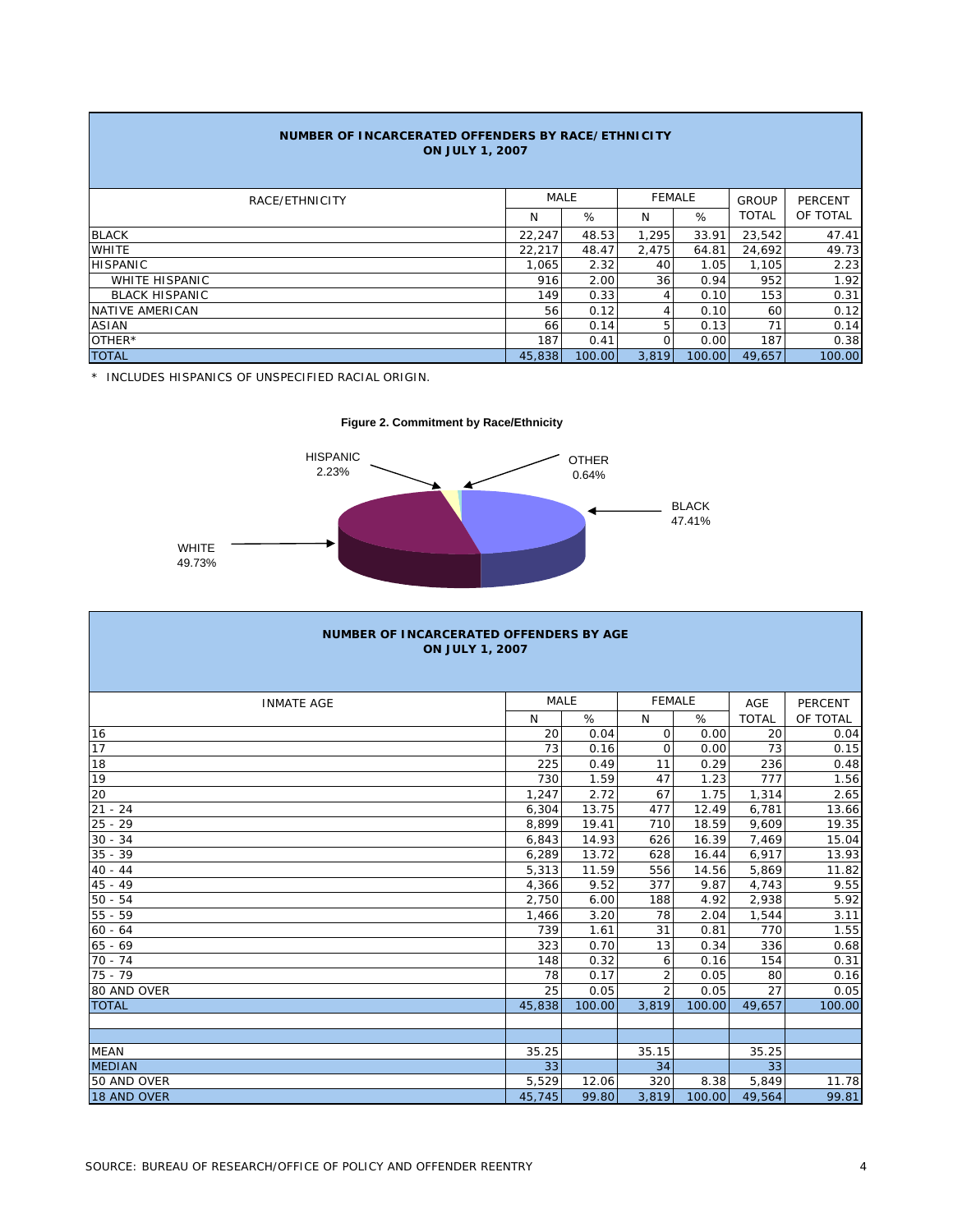| <b>ON JULY 1, 2007</b> |                |              |                   |              |                         |              |                     |              |                                |              |                    |                  |
|------------------------|----------------|--------------|-------------------|--------------|-------------------------|--------------|---------------------|--------------|--------------------------------|--------------|--------------------|------------------|
|                        |                |              |                   |              |                         |              |                     |              |                                |              |                    |                  |
| <b>INMATE AGE</b>      | <b>MALE</b>    |              | <b>FEMALE</b>     |              | <b>BLACK</b>            |              | WHITE               |              | <b>OTHER</b>                   |              | AGE                | PERCENT          |
| 16                     | N<br>20        | $\%$<br>0.04 | N<br>$\mathsf{O}$ | $\%$<br>0.00 | N<br>16                 | $\%$<br>0.07 | N<br>$\overline{4}$ | $\%$<br>0.02 | N<br>0                         | %<br>0.00    | <b>TOTAL</b><br>20 | OF TOTAL<br>0.04 |
| 17                     | 73             | 0.16         | $\mathbf 0$       | 0.00         | 57                      | 0.24         | 15                  | 0.06         | $\mathbf{1}$                   | 0.07         | 73                 | 0.15             |
| 18                     | 225            | 0.49         | 11                | 0.29         | 158                     | 0.67         | 72                  | 0.29         | 6                              | 0.42         | 236                | 0.48             |
| 19                     | 730            | 1.59         | 47                | 1.23         | 457                     | 1.94         | 312                 | 1.26         | 8                              | 0.56         | 777                | 1.56             |
| 20                     | 1,247          | 2.72         | 67                | 1.75         | 714                     | 3.03         | 563                 | 2.28         | 37                             | 2.60         | 1,314              | 2.65             |
| 21                     | 1,374          | 3.00         | 90                | 2.36         | 792                     | 3.36         | 636                 | 2.58         | 36                             | 2.53         | 1,464              | 2.95             |
| 22                     | 1,586          | 3.46         | 126               | 3.30<br>2.93 | 888                     | 3.77         | 776                 | 3.14         | 48                             | 3.37         | 1,712              | 3.45             |
| 23<br>24               | 1,636<br>1,708 | 3.57<br>3.73 | 112<br>149        | 3.90         | 931<br>911              | 3.95<br>3.87 | 771<br>893          | 3.12<br>3.62 | 46<br>53                       | 3.23<br>3.72 | 1,748<br>1,857     | 3.52<br>3.74     |
| 25                     | 1,796          | 3.92         | 122               | 3.19         | 986                     | 4.19         | 876                 | 3.55         | 56                             | 3.94         | 1,918              | 3.86             |
| 26                     | 1,857          | 4.05         | 144               | 3.77         | 1,047                   | 4.45         | 894                 | 3.62         | 60                             | 4.22         | 2,001              | 4.03             |
| 27                     | 1,873          | 4.09         | 136               | 3.56         | 1,008                   | 4.28         | 914                 | 3.70         | 87                             | 6.11         | 2,009              | 4.05             |
| 28                     | 1,763          | 3.85         | 167               | 4.37         | 1,048                   | 4.45         | 821                 | 3.32         | 61                             | 4.29         | 1,930              | 3.89             |
| 29                     | 1,610          | 3.51         | 141               | 3.69         | 892                     | 3.79         | 791                 | 3.20         | 68                             | 4.78         | 1,751              | 3.53             |
| 30                     | 1,452          | 3.17         | 122               | 3.19         | 824                     | 3.50         | 688                 | 2.79         | 62                             | 4.36         | 1,574              | 3.17             |
| 31<br>32               | 1,445<br>1,383 | 3.15<br>3.02 | 126<br>128        | 3.30<br>3.35 | 795<br>$\overline{773}$ | 3.38<br>3.28 | 726<br>692          | 2.94<br>2.80 | 50<br>46                       | 3.51<br>3.23 | 1,571<br>1,511     | 3.16<br>3.04     |
| 33                     | 1,334          | 2.91         | 123               | 3.22         | 740                     | 3.14         | 674                 | 2.73         | 43                             | 3.02         | 1,457              | 2.93             |
| 34                     | 1,229          | 2.68         | 127               | 3.33         | 666                     | 2.83         | 652                 | 2.64         | 38                             | 2.67         | 1,356              | 2.73             |
| 35                     | 1,324          | 2.89         | 127               | 3.33         | 665                     | 2.82         | 740                 | 3.00         | 46                             | 3.23         | 1,451              | 2.92             |
| 36                     | 1,380          | 3.01         | 141               | 3.69         | 667                     | 2.83         | 797                 | 3.23         | 57                             | 4.01         | 1,521              | 3.06             |
| 37                     | 1,269          | 2.77         | 120               | 3.14         | 618                     | 2.63         | 732                 | 2.96         | 39                             | 2.74         | 1,389              | 2.80             |
| 38                     | 1,181          | 2.58         | 142               | 3.72         | 579                     | 2.46         | 712                 | 2.88         | 32                             | 2.25         | 1,323              | 2.66             |
| 39<br>40               | 1,135<br>1,059 | 2.48<br>2.31 | 98<br>130         | 2.57<br>3.40 | 558<br>504              | 2.37<br>2.14 | 640<br>646          | 2.59<br>2.62 | 35<br>39                       | 2.46<br>2.74 | 1,233<br>1,189     | 2.48<br>2.39     |
| 41                     | 1,072          | 2.34         | 108               | 2.83         | 529                     | 2.25         | 624                 | 2.53         | 27                             | 1.90         | 1,180              | 2.38             |
| 42                     | 1,085          | 2.37         | 118               | 3.09         | 493                     | 2.09         | 677                 | 2.74         | 33                             | 2.32         | 1,203              | 2.42             |
| 43                     | 1,018          | 2.22         | 97                | 2.54         | 425                     | 1.81         | 665                 | 2.69         | 25                             | 1.76         | 1,115              | 2.25             |
| 44                     | 1,080          | 2.36         | 103               | 2.70         | 486                     | 2.06         | 669                 | 2.71         | 28                             | 1.97         | 1,183              | 2.38             |
| 45                     | 987            | 90.00        | 96                | 2.51         | 461                     | 1.96         | 594                 | 2.41         | 28                             | 1.97         | 1,083              | 2.18             |
| 46                     | 984            | 2.15         | 92                | 2.41         | 460                     | 1.95         | 590                 | 2.39         | 26                             | 1.83         | 1,076              | 2.17             |
| 47<br>48               | 886<br>789     | 1.93<br>1.72 | 70<br>71          | 1.83<br>1.86 | 418<br>373              | 1.78<br>1.58 | 508<br>465          | 2.06<br>1.88 | 30<br>22                       | 2.11<br>1.55 | 956<br>860         | 1.93<br>1.73     |
| 49                     | 720            | 1.57         | 48                | 1.26         | 331                     | 1.41         | 415                 | 1.68         | 22                             | 1.55         | 768                | 1.55             |
| 50                     | 699            | 1.52         | 48                | 1.26         | 331                     | 1.41         | 395                 | 1.60         | 21                             | 1.48         | 747                | 1.50             |
| 51                     | 632            | 1.38         | 47                | 1.23         | 302                     | 1.28         | 365                 | 1.48         | 12                             | 0.84         | 679                | 1.37             |
| 52                     | 531            | 1.16         | 41                | 1.07         | 250                     | 1.06         | 308                 | 1.25         | 14                             | 0.98         | 572                | 1.15             |
| 53                     | 474            | 1.03         | 28                | 0.73         | 224                     | 0.95         | 261                 | 1.06         | 17                             | 1.19         | 502                | 1.01             |
| 54                     | 414            | 0.90         | 24                | 0.63         | 205                     | 0.87         | 225                 | 0.91         | 8                              | 0.56         | 438                | 0.88             |
| 55<br>56               | 364<br>324     | 0.79<br>0.71 | 16<br>23          | 0.42<br>0.60 | 159<br>147              | 0.68<br>0.62 | 211<br>197          | 0.85<br>0.80 | 10<br>3                        | 0.70<br>0.21 | 380<br>347         | 0.77<br>0.70     |
| 57                     | 283            | 0.62         | 16                | 0.42         | 114                     | 0.48         | 180                 | 0.73         | 5                              | 0.35         | 299                | 0.60             |
| 58                     | 260            | 0.57         | 11                | 0.29         | 87                      | 0.37         | 177                 | 0.72         | 7                              | 0.49         | 271                | 0.55             |
| 59                     | 235            | 0.51         | 12                | 0.31         | 93                      | 0.40         | 149                 | 0.60         | 5                              | 0.35         | 247                | 0.50             |
| 60                     | 206            | 0.45         | 11                | 0.29         | 70                      | 0.30         | 142                 | 0.58         | 5                              | 0.35         | 217                | 0.44             |
| 61                     | 174            | 0.38         | 5                 | 0.13         | 55                      | 0.23         | 123                 | 0.50         | $\mathbf{1}$                   | 0.07         | 179                | 0.36             |
| 62                     | 128            | 0.28         | 4                 | 0.10         | $\overline{37}$         | 0.16         | 92                  | 0.37         | 3                              | 0.21         | $\overline{132}$   | 0.27             |
| 63                     | 117            | 0.26         | 6                 | 0.16         | 28                      | 0.12         | 91                  | 0.37         | $\overline{4}$                 | 0.28         | 123                | 0.25             |
| 64<br>65               | 114<br>90      | 0.25<br>0.20 | 5<br>5            | 0.13<br>0.13 | 29<br>32                | 0.12<br>0.14 | 88<br>62            | 0.36<br>0.25 | $\overline{2}$<br>$\mathbf{1}$ | 0.14<br>0.07 | 119<br>95          | 0.24<br>0.19     |
| 66                     | 60             | 0.13         | 2                 | 0.05         | 18                      | 0.08         | 43                  | 0.17         | $\mathbf{1}$                   | 0.07         | 62                 | 0.12             |
| 67                     | 68             | 0.15         | $\mathbf{1}$      | 0.03         | 13                      | 0.06         | 55                  | 0.22         | $\mathbf{1}$                   | 0.07         | 69                 | 0.14             |
| 68                     | 62             | 2.00         | $\overline{2}$    | 0.05         | 9                       | 0.04         | 52                  | 0.21         | 3                              | 0.21         | 64                 | 0.13             |
| 69                     | 43             | 0.09         | 3                 | 0.08         | 9                       | 0.04         | 35                  | 0.14         | $\overline{c}$                 | 0.14         | 46                 | 0.09             |
| 70                     | 40             | 0.09         | 0                 | 0.00         | 9                       | 0.04         | 31                  | 0.13         | 0                              | 0.00         | 40                 | 0.08             |
| 71 AND OVER            | 210            | 0.46         | 10                | 0.26         | 51                      | 0.22         | 166                 | 0.67         | 3                              | 0.21         | 220                | 0.44             |
| <b>TOTAL</b>           | 45,838         | 100.00       | 3,819             | 100.00       | 23,542                  | 100.00       | 24,692              | 100.00       | 1,423                          | 100.00       | 49,657             | 100.00           |
|                        |                |              |                   |              |                         |              |                     |              |                                |              |                    |                  |
|                        |                |              |                   |              |                         |              |                     |              |                                |              |                    |                  |
| MEAN                   | 35.25          |              | 35.15             |              | 33.94                   |              | 36.54               |              | 34.38                          |              | 35.25              |                  |
| <b>MEDIAN</b>          | 33             |              | 34                |              | 32                      |              | 35                  |              | 32                             |              | 33                 |                  |

**AGE OF INCARCERATED OFFENDERS BY SEX AND RACE**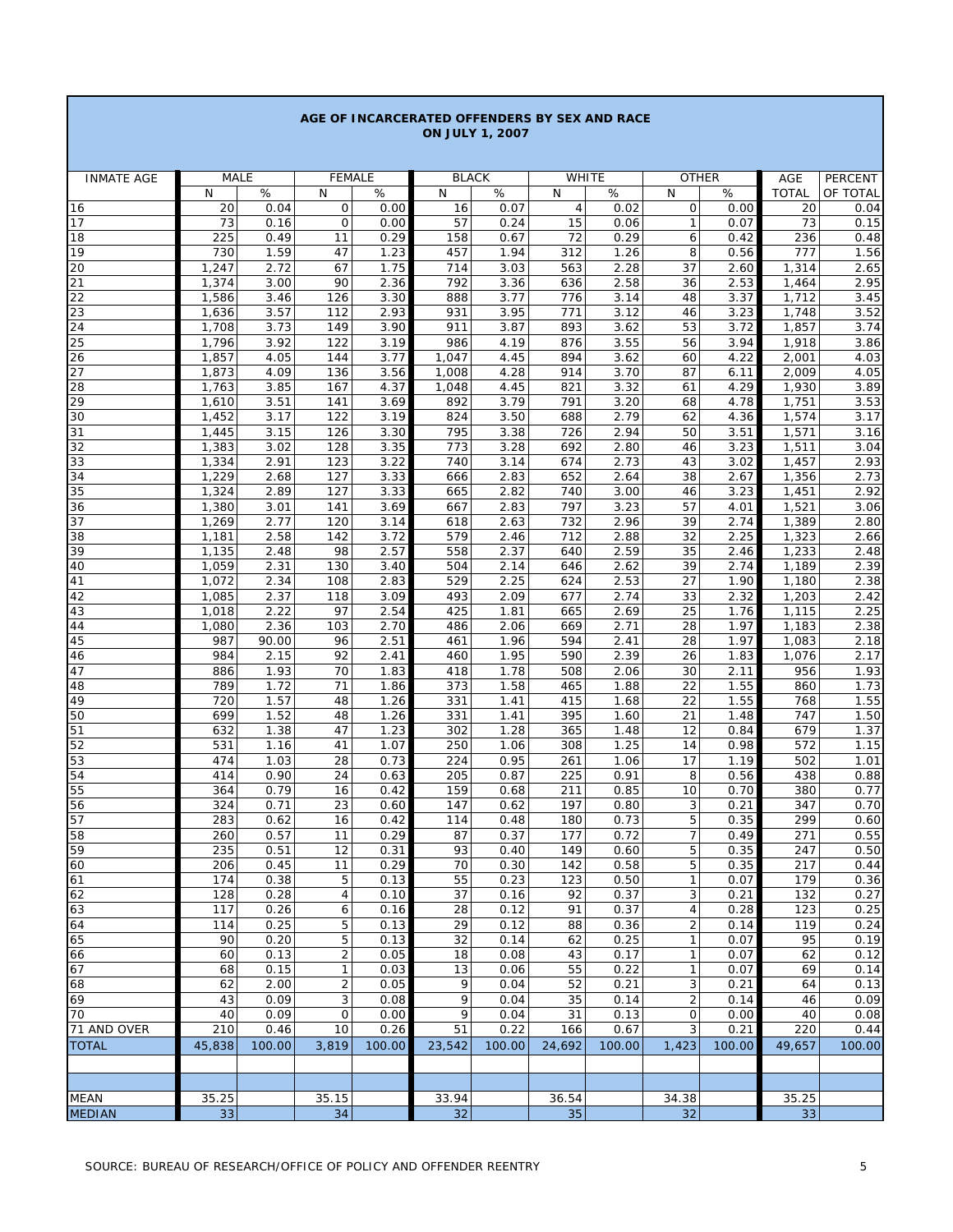| NUMBER OF INCARCERATED SENATE BILL 2* (SB2) OFFENDERS, BY FELONY LEVEL OF MOST<br>SERIOUS CONVICTION OFFENSE, GENDER AND LENGTH OF AGGREGATE SENTENCE,<br><b>ON JULY 1, 2007</b> |        |        |            |                         |               |       |                   |            |                         |              |        |        |
|----------------------------------------------------------------------------------------------------------------------------------------------------------------------------------|--------|--------|------------|-------------------------|---------------|-------|-------------------|------------|-------------------------|--------------|--------|--------|
| FELONY/SENTENCE CATEGORY                                                                                                                                                         | MALE   |        |            | MINIMUM, AVERAGE AND    |               |       | <b>FEMALE</b>     |            | MINIMUM, AVERAGE AND    | <b>TOTAL</b> |        |        |
|                                                                                                                                                                                  |        |        |            | <b>MAXIMUM SENTENCE</b> |               |       |                   |            | <b>MAXIMUM SENTENCE</b> |              |        |        |
|                                                                                                                                                                                  |        |        |            | TERM (IN MONTHS)*       |               |       | TERM (IN MONTHS)* |            |                         |              |        |        |
|                                                                                                                                                                                  | N      | %      | <b>MIN</b> | <b>AVG</b>              | <b>MAX</b>    | N     | %                 | <b>MIN</b> | <b>AVG</b>              | <b>MAX</b>   | N.     | %      |
| <b>DEATH</b>                                                                                                                                                                     | 56     | 0.14   | NA         | NA.                     | NA.           |       | 0.03              | NA.        | NA                      | NA           | 57     | 0.13   |
| LIFE.                                                                                                                                                                            | 1.970  | 5.01   | <b>NA</b>  | <b>NA</b>               | <b>NA</b>     | 116   | 3.23              | <b>NA</b>  | <b>NA</b>               | <b>NA</b>    | 2,086  | 4.86   |
| <b>FIRST</b>                                                                                                                                                                     | 10.523 | 26.75  | 9.00       | 116.43                  | 2.520.00      | 540   | 15.04             | 30.00      | 96.14                   | 636.00       | 11,063 | 25.77  |
| <b>SECOND</b>                                                                                                                                                                    | 8,409  | 21.38  | 12.00      |                         | 65.56 LIFE**  | 638   | 17.77             | 24.00      | 49.07                   | 288.00       | 9,047  | 21.07  |
| THIRD                                                                                                                                                                            | 9.418  | 23.94  | 3.96       | 42.16                   | 432.00        | 777   | 21.64             | 6.00       | 35.51                   | 300.00       | 10,195 | 23.75  |
| <b>FOURTH</b>                                                                                                                                                                    | 4,947  | 12.58  | 1.92       |                         | 23.89 LIFE ** | 617   | 17.18             | 6.00       | 18.76                   | 180.00       | 5,564  | 12.96  |
| <b>FIFTH</b>                                                                                                                                                                     | 4.015  | 10.21  | 5.04       |                         | 19.43 LIFE**  | 902   | 25.12             | 6.00       | 12.70                   | 117.00       | 4,917  | 11.45  |
| TOTAL SENATE BILL 2                                                                                                                                                              | 39,338 | 100.00 |            |                         |               | 3,591 | 100.00            |            |                         |              | 42,929 | 100.00 |
| PCT. OF TOTAL INCARCERATED                                                                                                                                                       |        | 79.22  |            |                         |               |       | 7.23              |            |                         |              |        | 86.45  |

\* INCLUDES 'HYBRID' COMMITMENTS WITH BOTH PRE-SB2 AND SB2 OFFENSES AND SENTENCE STRUCTURE. BASED ON AGGREGATE MINIMUM TERMS FOR CASES WITH COMBINED INDETERMINATE SENTENCES. UNCONVENTIONAL MINIMUM TERMS WERE VERIFIED THROUGH PSI'S.

\*\*PAROLEES WITH LIFE RETURNED ON NEW OFFENSE WITH F2, F4 AND F5 FELONY LEVELS

| NUMBER OF INCARCERATED PRE-SB2 OFFENDERS, BY FELONY LEVEL OF MOST<br>SERIOUS CONVICTION OFFENSE, GENDER AND LENGTH OF AGGREGATE SENTENCE,<br><b>ON JULY 1, 2007</b> |       |             |                                              |            |                      |     |               |            |                                              |              |       |        |
|---------------------------------------------------------------------------------------------------------------------------------------------------------------------|-------|-------------|----------------------------------------------|------------|----------------------|-----|---------------|------------|----------------------------------------------|--------------|-------|--------|
| FELONY/SENTENCE CATEGORY                                                                                                                                            |       | <b>MALE</b> |                                              |            | MINIMUM, AVERAGE AND |     | <b>FEMALE</b> |            | MINIMUM, AVERAGE AND                         | <b>TOTAL</b> |       |        |
|                                                                                                                                                                     |       |             | <b>MAXIMUM SENTENCE</b><br>TERM (IN MONTHS)* |            |                      |     |               |            | <b>MAXIMUM SENTENCE</b><br>TERM (IN MONTHS)* |              |       |        |
|                                                                                                                                                                     | N.    | %           | <b>MIN</b>                                   | <b>AVG</b> | <b>MAX</b>           | N.  | %             | <b>MIN</b> | <b>AVG</b>                                   | <b>MAX</b>   | N     | %      |
| <b>DEATH</b>                                                                                                                                                        | 126   | 1.94        | <b>NA</b>                                    | <b>NA</b>  | <b>NA</b>            |     | 0.00          | <b>NA</b>  | <b>NA</b>                                    | <b>NA</b>    | 126   | 1.87   |
| LIFE                                                                                                                                                                | 2,805 | 43.15       | <b>NA</b>                                    | <b>NA</b>  | <b>NA</b>            | 135 | 59.21         | <b>NA</b>  | <b>NA</b>                                    | <b>NA</b>    | 2,940 | 43.70  |
| <b>FIRST</b>                                                                                                                                                        | 2,923 | 44.97       | 12.00                                        |            | 188.44 LIFE**        | 64  | 28.07         | 12.00      | 125.11                                       | 840.00       | 2,987 | 44.40  |
| <b>SECOND</b>                                                                                                                                                       | 514   | 7.91        | 24.00                                        |            | 136.82 LIFE**        | 20  | 8.77          | 24.00      | 79.40                                        | 156.00       | 534   | 7.94   |
| THIRD INDETERMINATE                                                                                                                                                 | 75    | 1.15        | 24.00                                        | 98.64      | 636.00               |     | 1.75          | 24.00      | 183.00                                       | 516.00       | 79    | 1.17   |
| THIRD DETERMINATE                                                                                                                                                   | 27    | 0.42        | 12.00                                        | 119.41     | 366.00               |     | 0.88          | 18.00      | 33.00                                        | 48.00        | 29    | 0.43   |
| FOURTH INDETERMINATE                                                                                                                                                | 15    | 0.23        | 24.00                                        | 159.13     | 828.00               |     | 0.44          | 108.00     | 108.00                                       | 108.00       | 16    | 0.24   |
| <b>FOURTH DETERMINATE</b>                                                                                                                                           | 15    | 0.23        | 12.00                                        | 49.73      | 132.00               |     | 0.88          | 12.00      | 33.00                                        | 54.00        | 17    | 0.25   |
| <b>TOTAL PRE-SB2</b>                                                                                                                                                | 6.500 | 100.00      |                                              |            |                      | 228 | 100.00        |            |                                              |              | 6,728 | 100.00 |
| PCT. OF TOTAL INCARCERATED                                                                                                                                          |       | 13.09       |                                              |            |                      |     | 0.46          |            |                                              |              |       | 13.55  |

\* FOR INDEFINITE SENTENCE TERMS, THE MINIMUM, AVERAGE AND MAXIMUM VALUES REFER TO THE DISTRIBUTION OF THE AGGREGATE MINIMUM SENTENCE. UNCONVENTIONAL MINIMUM TERMS WERE VERIFIED THROUGH PSI'S.

\*\*PAROLEE WITH LIFE RETURNED ON NEW OFFENSE WITH FI AND F2 FELONY LEVELS



## **Figure 3. Distribution of Felony Categories for all Incarcerated Offenders (N =49,657)**



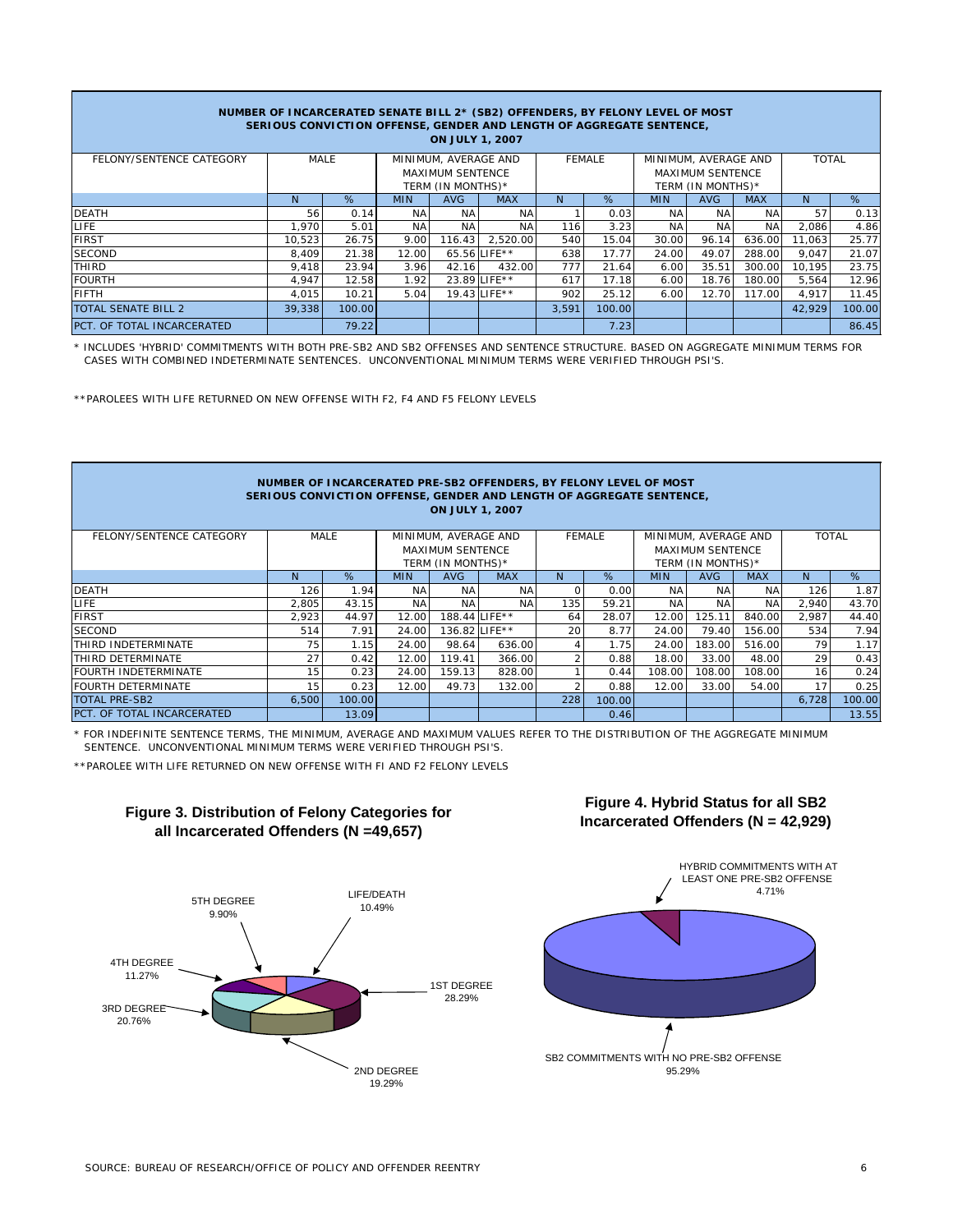| NUMBER OF INCARCERATED OFFENDERS BY MOST SERIOUS COMMITMENT OFFENSE |  |
|---------------------------------------------------------------------|--|
| <b>ON JULY 1, 2007</b>                                              |  |

| MOST SERIOUS OFFENSE*                            | PRE-SB2        | POST-SB2       |                | PRE-SB2 POST-SB2 | DEPT.          | % OF         |
|--------------------------------------------------|----------------|----------------|----------------|------------------|----------------|--------------|
|                                                  | MALE           | MALE           | <b>FEMALE</b>  | FEMALE           | <b>TOTAL</b>   | <b>TOTAL</b> |
| CRIMES AGAINST PERSONS (EXCLUDING SEX OFFENSES)  | 3,875          | 14,841         | 184            | 1,177            | 20,077         | 40.43        |
| ABDUCTION (INCLUDES CHILD STEALING)              | 4              | 138            | 0              | 8                | 150            | .30          |
| ATTEMPTED ABDUCTION                              | $\mathsf{O}$   | 20             | 0              | $\mathbf{1}$     | 21             | .04          |
| AGGRAVATED ARSON                                 | 28             | 188            | 5              | 36               | 257            | .52          |
| ATTEMPTED AGGRAVATED ARSON                       | 1              | 27             | 1              | 2                | 31             | .06          |
| AGGRAVATED ASSAULT                               | 3              | 236            | 0              | 37               | 276            | .56          |
| AGGRAVATED MENACING                              | $\circ$        | 32             | O              | $\mathbf{1}$     | 33             | .07          |
| <b>AGGRAVATED MURDER</b>                         | 1,538          | 742            | 69             | 45               | 2,394          | 4.82         |
| ATTEMPTED AGGRAVATED MURDER                      | 31             | 65             | 9              | 15               | 120            | .24          |
| <b>AGGRAVATED RIOT</b>                           | 1              | 5              | 0              | 0                | 6              | .01          |
| AGGRAVATED ROBBERY                               | 415            | 3,424          | $\overline{2}$ | 138              | 3,979          | 8.01         |
| ATTEMPTED AGGRAVATED ROBBERY                     | 3              | 123            | O              | 9                | 135            | .27          |
| AGGRAVATED VEHICULAR ASSAULT                     | 1              | 181            | O              | 23               | 205            | .41          |
| AGGRAVATED VEHICULAR HOMICIDE                    | 5              | 222            | $\overline{2}$ | 51               | 280            | .56          |
| <b>ASSAULT</b>                                   | $\overline{2}$ | 200            | $\mathbf 0$    | 22               | 224            | .45          |
| CHILD ENDANGERMENT                               | $\overline{7}$ | 185            | $\overline{2}$ | 97               | 291            | .59          |
| <b>CHILD ENTICEMENT</b>                          | 0              | 2              | $\mathbf 0$    | $\mathsf O$      | $\overline{2}$ | .00          |
| CONTAMINATING SUBSTANCE                          | 0              | $\mathbf{1}$   | 0              | $\mathbf{1}$     | 2              | .00          |
| DOMESTIC VIOLENCE                                | $\mathbf{1}$   | 679            | O              | 15               | 695            | 1.40         |
| ETHNIC INTIMIDATION                              | 0              | 2              | O              | $\mathbf 0$      | 2              | .00          |
| <b>EXTORTION</b>                                 | 0              | 8              | 1              | 4                | 13             | .03          |
| FELONIOUS ASSAULT                                | 137            | 2,441          | 5              | 159              | 2.742          | 5.52         |
| ATTEMPTED FELONIOUS ASSAULT                      | 2              | 322            | $\overline{2}$ | 35               | 361            | .73          |
| <b>INVOLUNTARY MANSLAUGHTER</b>                  | 177            | 734            | 17             | 102              | 1,030          | 2.07         |
| KIDNAPPING                                       | 166            | 528            | $\mathbf{1}$   | 23               | 718            | 1.45         |
| <b>MURDER</b>                                    | 1,084          | 854            | 56             | 68               | 2,062          | 4.15         |
| ATTEMPTED MURDER                                 | 66             | 414            | 3              | 25               | 508            | 1.02         |
| NONSUPPORT OF DEPENDENTS                         | 5              | 415            | O              | 14               | 434            | .87          |
| PATIENT ABUSE/NEGLECT                            | 0              | $\mathbf{1}$   | O              | $\mathbf{1}$     | 2              | .00          |
| PERMITTING CHILD ABUSE                           | 0              | $\overline{2}$ | 0              | $\mathbf{1}$     | 3              | .01          |
| <b>ROBBERY</b>                                   | 89             | 2,270          | 6              | 192              | 2,557          | 5.15         |
| ATTEMPTED ROBBERY                                | 7              | 71             | 0              | 10               | 88             | .18          |
| <b>VEHICULAR HOMICIDE</b>                        | 0              | $\mathbf 0$    | 0              | $\mathbf 0$      | $\mathbf 0$    | .00          |
| <b>VOLUNTARY MANSLAUGHTER</b>                    | 102            | 305            | 3              | 41               | 451            | .91          |
| ATTEMPTED VOLUNTARY MANSLAUGHTER                 | 0              | 4              | O              | $\mathbf{1}$     | 5              | .01          |
| <b>SEX OFFENSES</b>                              | 2,174          | 5,030          | 36             | 80               | 7,320          | 14.74        |
| COMPELLING PROSTITUTION                          | 0              | 9              | $\mathbf 0$    | $\mathbf{1}$     | 10             | .02          |
| UNLAWFUL CONDUCT WITH A MINOR                    | 6              | 462            | $\mathbf{1}$   | 13               | 482            | .97          |
| ATTEMPTED UNLAWFUL CONDUCT WITH A MINOR          | $\mathbf 0$    | 13             | $\mathbf 0$    | $\mathbf 0$      | 13             | .03          |
| DISSEMINATING MATTER HARMFUL TO JUVENILES        | 0              | 8              | $\mathbf 0$    | $\mathbf 0$      | 8              | .02          |
| DUTY TO REGISTER (SEX OFFENDER)                  | $\mathbf 0$    | 55             | $\mathbf 0$    | $\overline{2}$   | 57             | .11          |
| FAILURE TO REGISTER AS A SEX OFFENDER            | $\mathbf 0$    | 269            | $\mathbf 0$    | $\overline{2}$   | 271            | .55          |
| FAILURE TO VERIFY CURRENT ADDRESS (SEX OFFENDER) | $\mathbf 0$    | 98             | $\mathbf 0$    | $\mathbf{1}$     | 99             | .20          |
| FELONIOUS SEXUAL PENETRATION                     | 196            | 2              | 6              | $\mathbf 0$      | 204            | .41          |
| ATTEMPTED FELONIOUS SEXUAL PENETRATION           | 43             | $\mathbf 0$    | $\overline{2}$ | $\mathbf 0$      | 45             | .09          |
| <b>GROSS SEXUAL IMPOSITION</b>                   | 24             | 643            | $\mathbf 0$    | 5                | 672            | 1.35         |
| <b>IMPORTUNING</b>                               | $\mathbf 0$    | 30             | $\mathbf 0$    | $\mathbf 0$      | 30             | .06          |
| PANDERING OBSCENITY                              | 6              | 186            | $\mathbf{1}$   | 2                | 195            | .39          |
| PROMOTING PROSTITUTION                           | 0              | 5              | 0              | $\mathbf{1}$     | 6              | .01          |
| RAPE                                             | 1,732          | 2,615          | 24             | 34               | 4,405          | 8.87         |
| ATTEMPTED RAPE                                   | 155            | 219            | $\overline{2}$ | $\mathbf{1}$     | 377            | .76          |
| <b>SEXUAL BATTERY</b>                            | 11             | 412            | 0              | 10               | 433            | .87          |
| ATTEMPTED SEXUAL BATTERY                         | $\mathbf{1}$   | 0              | 0              | $\mathbf 0$      | $\mathbf{1}$   | .00          |
| SOLICITING                                       | 0              | 4              | $\mathbf 0$    | 8                | 12             | .02          |
| <b>BURGLARY OFFENSES</b>                         | 355            | 4,259          | 3              | 273              | 4,890          | 9.85         |
| AGGRAVATED BURGLARY                              | 284            | 975            | 3              | 38               | 1,300          | 2.62         |
| ATTEMPTED AGGRAVATED BURGLARY                    | 7              | 43             | 0              | 0                | 50             | .10          |
| BURGLARY ( INCLUDES ATTEMPTS)                    | 64             | 3,241          | $\mathsf{O}$   | 235              | 3,540          | 7.13         |

\* FOR CRIMES AGAINST PERSONS, SEX OFFENSES AND AGGRAVATED BURGLARY, ATTEMPTED OFFENSES ARE REPORTED SEPARATELY. FOR OTHER CRIMES, ATTEMPTED OFFENSES ARE INCLUDED IN THE PRIMARY CATEGORIES.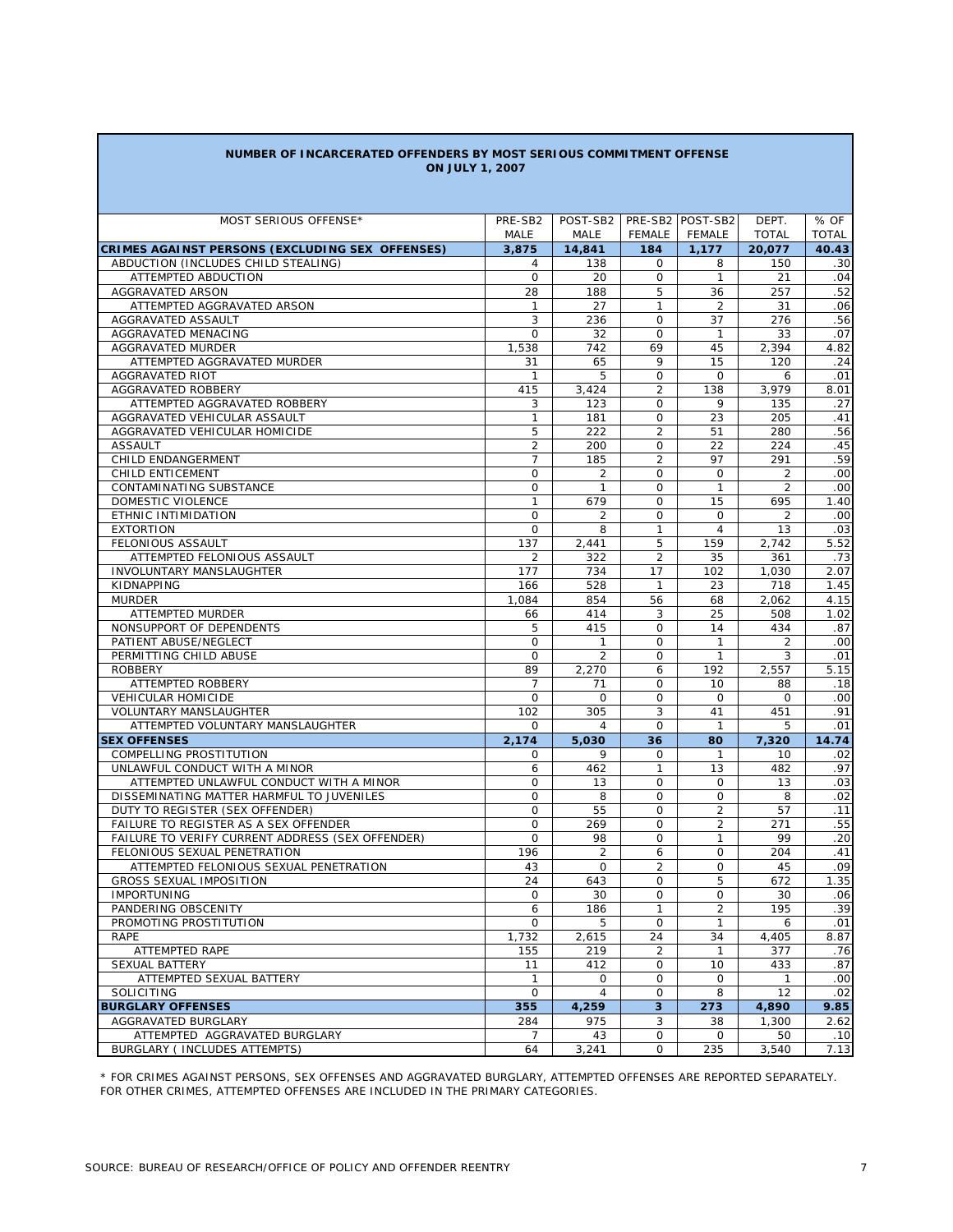| NUMBER OF INCARCERATED OFFENDERS BY MOST SERIOUS COMMITMENT OFFENSE    |                   |                     |                         |                     |                                  |                  |  |
|------------------------------------------------------------------------|-------------------|---------------------|-------------------------|---------------------|----------------------------------|------------------|--|
| <b>ON JULY 1, 2007</b><br>(continued)                                  |                   |                     |                         |                     |                                  |                  |  |
|                                                                        |                   |                     |                         |                     |                                  |                  |  |
| MOST SERIOUS OFFENSE                                                   | PRE-SB2           | POST-SB2            |                         | PRE-SB2 POST-SB2    | DEPT.                            | % OF             |  |
|                                                                        | MALE              | MALE                | <b>FEMALE</b>           | FEMALE              | <b>TOTAL</b>                     | <b>TOTAL</b>     |  |
| <b>MISCELLANEOUS PROPERTY OFFENSES</b>                                 | 20                | 2,540               | 3                       | 487                 | 3,050                            | 6.14             |  |
| <b>ARSON</b>                                                           | 3                 | 46                  | 0                       | 3                   | 52                               | .10              |  |
| BREAKING AND ENTERING                                                  | 3                 | 467                 | $\Omega$                | 19                  | 489                              | .98              |  |
| DISRUPTING PUBLIC SERVICES                                             | 0                 | 31                  | $\Omega$                | $\Omega$            | 31                               | .06              |  |
| RAILROAD VANDALISM                                                     | 0                 | $\mathbf{1}$        | $\Omega$                | $\mathbf 0$         | $\mathbf{1}$                     | .00              |  |
| RECEIVING STOLEN PROPERTY                                              | 6                 | 769                 | $\mathbf{1}$            | 102                 | 878                              | 1.77             |  |
| SAFECRACKING                                                           | 0                 | 41                  | $\Omega$                | $\mathbf{1}$        | 42                               | .08              |  |
| TAMPERING WITH COIN MACHINE                                            | 0                 | 9                   | $\Omega$                | $\mathbf{1}$        | 10                               | .02              |  |
| <b>THEFT</b>                                                           | 8                 | 1,057               | $\overline{2}$          | 354                 | 1,421                            | 2.86             |  |
| UNAUTHORIZED USE OF PROPERTY                                           | 0                 | 2                   | $\Omega$                | 0                   | 2                                | .00              |  |
| UNAUTHORIZED USE OF VEHICLE                                            | 0                 | 34                  | 0                       | 5                   | 39                               | .08              |  |
| UNLAWFUL USE OF TELECOMMUNICATION DEVICE                               | 0                 | 5                   | 0                       | 0                   | 5                                | .01              |  |
| VANDALISM                                                              | 0                 | 75                  | 0                       | $\overline{2}$      | 77                               | .16              |  |
| <b>VEHICULAR VANDALISM</b>                                             | 0                 | 2                   | 0                       | $\Omega$            | $\overline{2}$                   | .00              |  |
| <b>WRECKING WATERCRAFT</b>                                             | 0                 | $\mathbf{1}$        | $\Omega$                | 0                   | $\mathbf{1}$                     | .00              |  |
| <b>DRUG OFFENSES</b>                                                   | 42                | 7,704               | $\overline{2}$          | 975                 | 8,723                            | 17.57            |  |
| ABUSING HARMFUL INTOXICANTS                                            | 0                 | 2                   | 0                       | 0                   | 2                                | .00              |  |
| CORRUPTION OF ANOTHER WITH DRUGS                                       | 1                 | 47                  | 0                       | 7                   | 55                               | .11              |  |
| DECEPTION TO OBTAIN DRUGS                                              | 0                 | 41                  | $\Omega$                | 22                  | 63                               | .13              |  |
| DRUG POSSESSION (FORMERLY ABUSE)                                       | $\overline{4}$    | 3,873               | 0                       | 532                 | 4,409                            | 8.88             |  |
| FUNDING OF DRUG OR MARIJUANA TRAFFICKING                               | 0                 | 3                   | $\Omega$                | 0                   | 3                                | .01              |  |
| ILLEGAL PROCESSING OF DRUG DOCUMENTS<br>ILLEGAL MANUFACTURING OF DRUGS | 0<br>$\mathbf{1}$ | 33<br>459           | $\mathbf 0$<br>$\Omega$ | 23                  | 56<br>523                        | .11<br>1.05      |  |
| PERMITTING DRUG ABUSE                                                  | 0                 | 12                  | $\mathbf 0$             | 63<br>6             | 18                               | .04              |  |
| PREPARATION OF DRUG FOR SALE                                           | 0                 | 6                   | 0                       | 1                   | 7                                | .01              |  |
| SALE OF COUNTERFEIT DRUGS                                              | 0                 | 36                  | $\mathbf 0$             | 3                   | 39                               | .08              |  |
| TAMPERING WITH DRUGS                                                   | 0                 | 3                   | 0                       | 0                   | 3                                | .01              |  |
| TRAFFICKING IN DRUGS                                                   | 36                | 3,189               | 2                       | 318                 | 3,545                            | 7.14             |  |
| THEFT OF DRUGS                                                         | 0                 | 0                   | 0                       | 0                   | 0                                | .00              |  |
| <b>MOTOR VEHICLE OFFENSES</b>                                          | $\mathbf{o}$      | 531                 | $\mathbf{o}$            | 30                  | 561                              | 1.13             |  |
| DRIVING UNDER THE INFLUENCE OF ALCOHOL/DRUGS                           | 0                 | 520                 | 0                       | 27                  | 547                              | 1.10             |  |
| FAILURE TO EXCHANGE INFORMATION AFTER AN ACCIDENT                      | 0                 | 10                  | 0                       | 2                   | 12                               | .02              |  |
| MOTOR VEHICLE CERTIFICATE FRAUD                                        | 0                 | $\mathbf{1}$        | 0                       | 0                   | 1                                | .00              |  |
| TAMPERING WITH VIN NUMBER                                              | 0                 | 0                   | 0                       | $\mathbf{1}$        | $\mathbf{1}$                     | .00              |  |
| <b>FRAUD OFFENSES</b>                                                  | 5                 | 366                 | $\Omega$                | 165                 | 536                              | 1.08             |  |
| CRIMINAL SIMULATION                                                    | 0                 | 1                   | $\mathbf 0$             | 0                   | 1                                | .00              |  |
| DEFRAUDING A CREDITOR                                                  | 0                 | $\Omega$            | $\Omega$                | $\Omega$            | $\Omega$                         | .00              |  |
| <b>FORGERY</b>                                                         | $\overline{4}$    | 268                 | $\mathbf 0$             | 128                 | 400                              | .81              |  |
| <b>INSURANCE FRAUD</b>                                                 | $\circ$           | 3                   | $\mathbf 0$             | 0                   | 3                                | .01              |  |
| <b>MEDICAID FRAUD</b>                                                  | 1                 | 2                   | $\mathbf 0$             | $\mathbf 0$         | 3                                | .01              |  |
| MISUSE OF CREDIT CARD                                                  | $\circ$           | 17                  | $\Omega$                | 15                  | 32                               | .06              |  |
| MONEY LAUNDERING                                                       | $\circ$           | 5                   | $\mathbf 0$             | $\mathbf{1}$        | 6                                | .01              |  |
| PASSING BAD CHECKS                                                     | 0                 | 49                  | 0                       | 14                  | 63                               | .13              |  |
| SECURITIES FRAUD                                                       | 0                 | $\overline{7}$      | 0                       | $\mathbf{1}$        | 8                                | .02              |  |
| SECURE WRITINGS BY DECEPTION                                           | 0<br>0            | $\mathbf{1}$        | 0<br>0                  | $\mathsf{O}$        | 1                                | .00              |  |
| SOLICITATION FRAUD                                                     | 0                 | $\overline{2}$<br>5 | $\mathsf{O}$            | 0<br>$\overline{2}$ | $\overline{2}$<br>$\overline{7}$ | .00<br>.01       |  |
| TELECOMMUNICATIONS FRAUD<br>TRAFFICKING IN FOOD STAMP                  | 0                 | 3                   | 0                       | 4                   | 7                                | .01              |  |
| TRAFFICKING IN CIGARETTE WITH INTENT TO AVOID TAXES                    | $\mathsf{O}$      | $\mathbf{1}$        | $\mathsf{O}$            | $\mathbf 0$         | 1                                | .00              |  |
| <b>WORKERS COMPENSATION FRAUD</b>                                      | $\mathsf{O}$      | $\overline{2}$      | 0                       | 0                   | $\overline{2}$                   | .00              |  |
| <b>FIREARM OFFENSES</b>                                                | 9                 | 1,534               | $\mathbf{o}$            | 81                  | 1,624                            | 3.27             |  |
| CARRYING CONCEALED WEAPON                                              | $\overline{2}$    | 199                 | 0                       | 11                  | 212                              | .43              |  |
| ENGAGING IN CORRUPT ACTIVITY                                           | 5                 | 350                 | 0                       | 48                  | 403                              | .81              |  |
| FIREARMS SPECIFICATION IN INDICTMENT                                   | 0                 | 16                  | 0                       | $\mathbf 0$         | 16                               | .03              |  |
| HAVING WEAPON WHILE UNDER DISABILITY                                   | 0                 | 786                 | $\mathbf 0$             | 17                  | 803                              | 1.62             |  |
| IMPROPERLY FURNISHING FIREARMS TO MINOR                                | 0                 | $\mathbf{1}$        | 0                       | 0                   | $\mathbf{1}$                     | .00              |  |
| IMPROPER HANDLING/DISCHARGE OF FIREARM                                 | 0                 | 153                 | $\mathbf 0$             | 4                   | 157                              | .32              |  |
| POSSESSION OF CRIMINAL TOOLS                                           | $\overline{2}$    | 20                  | 0                       | $\mathbf{1}$        | 23                               | .05              |  |
| UNLAWFUL POSSESSION OF FIREARM/EXPLOSIVES                              | 0                 | 8                   | 0                       | 0                   | 8                                | .02              |  |
| UNLAWFUL TRANSACTION IN WEAPONS                                        | 0                 | 1                   | 0                       | 0                   | $\mathbf{1}$                     | .00 <sub>1</sub> |  |

Г